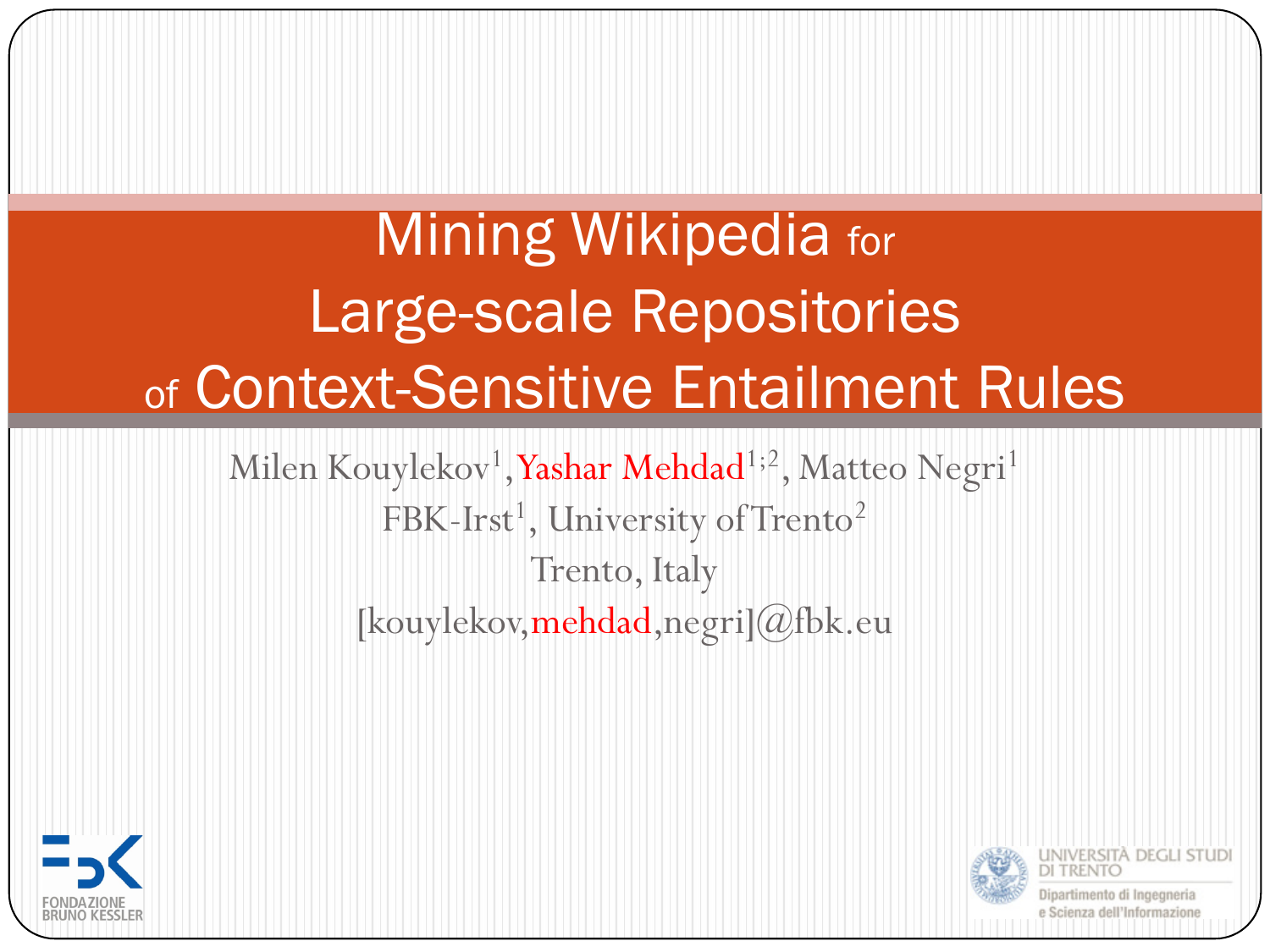# **Outline**

- Recognizing Textual Entailment
- Lexical Knowledge in RTE
- Lexical Resources
	- WordNet
	- VerbOcean
	- Lin's dependency thesaurus
	- Lin's proximity thesaurus
- Mining Wikipedia
- Experiments
- Results
- Conclusion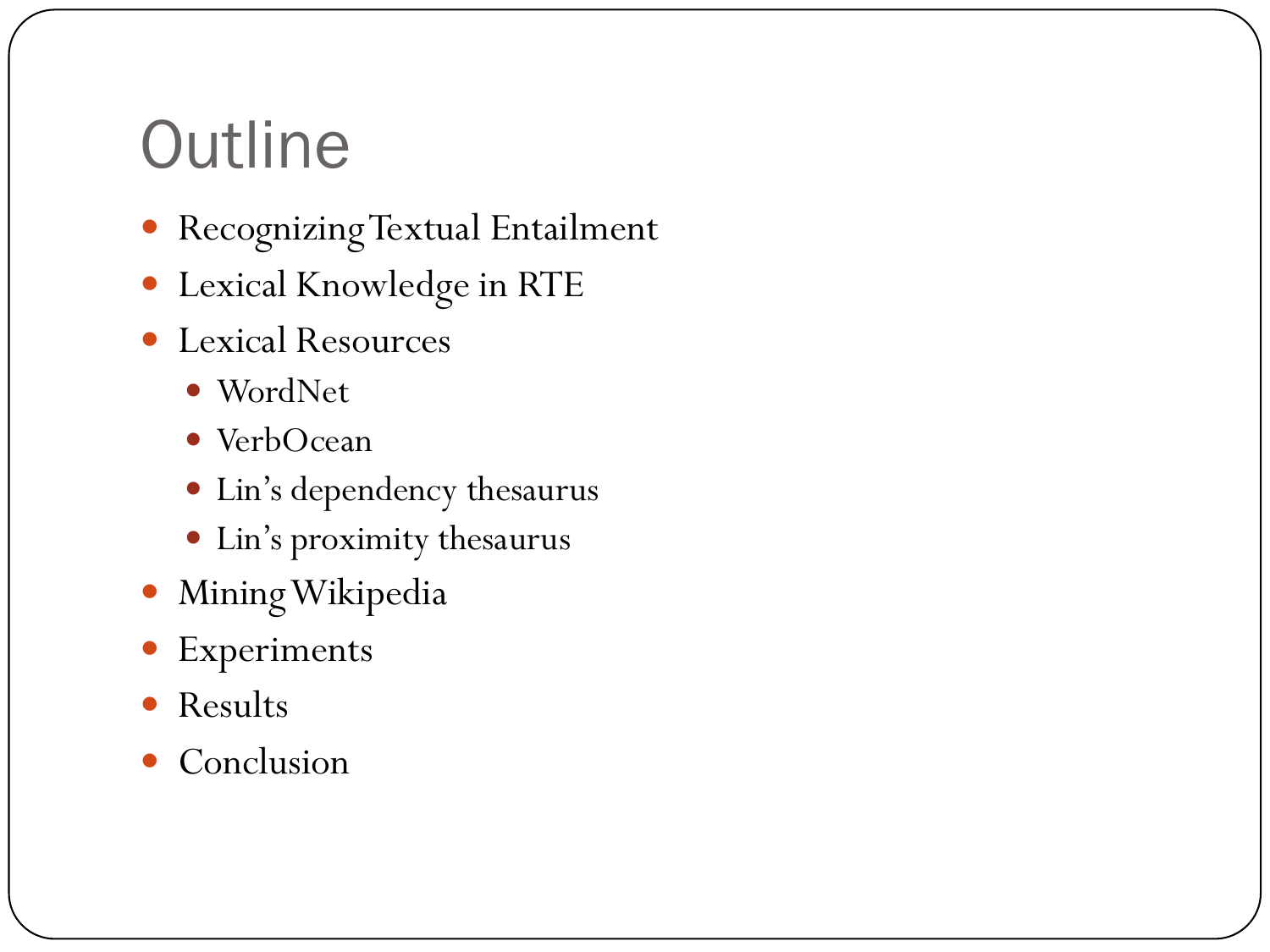# Textual Entailment (TE) (Ido Dagan and Oren Glickman, 2004)

- Text applications require *semantic* inference.
- TE as a common framework for applied semantics.



 Definition: a text T entails a hypothesis H if, typically, a human reading T would infer that H is most likely true.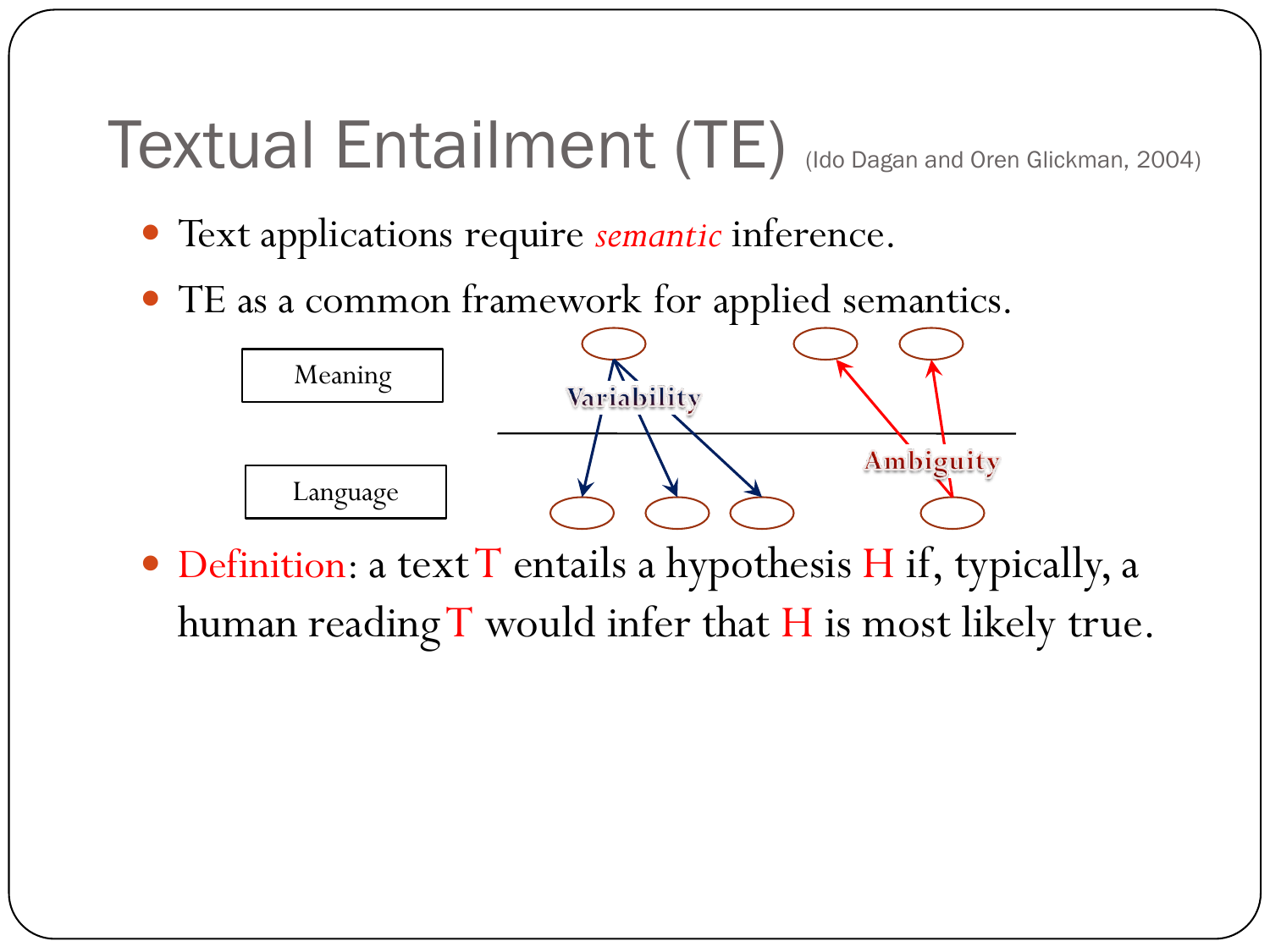# Textual Entailment (TE) (Ido Dagan and Oren Glickman, 2004)

- Text applications require *semantic* inference.
- TE as a common framework for applied semantics.



 Definition: a text T entails a hypothesis H if, typically, a human reading T would infer that H is most likely true. YIKS

**T:** Profits doubled to about \$1.8 billion. **H:** Profits grew to nearly \$1.8 billion.

**T:**Time Warner is the world's largest media and Internet company. **H:**Time Warner is the world's largest company.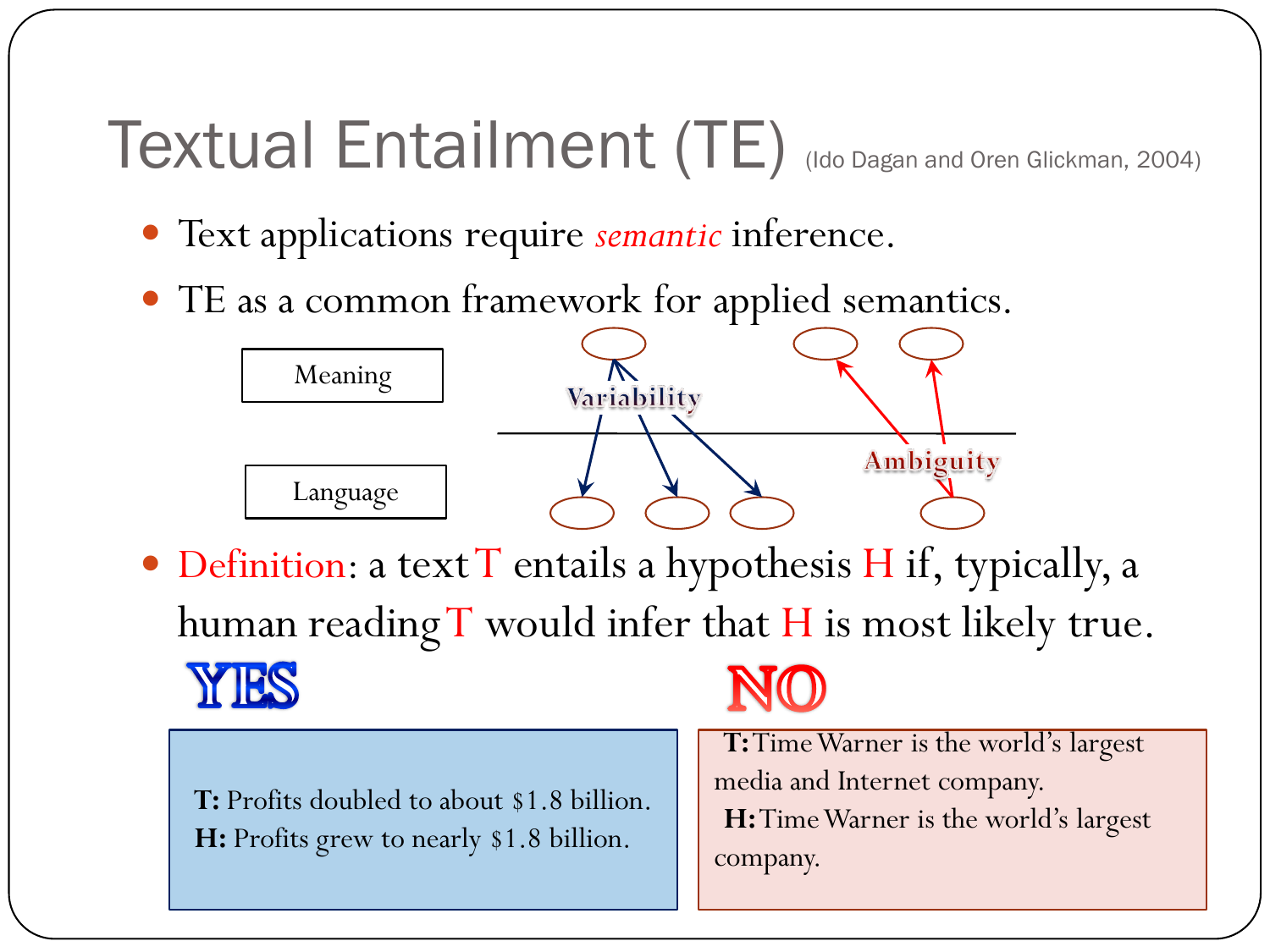#### Lexical Knowledge in RTE - Importance

- Substantial agreement on the usefulness of some prominent resources, including:
	- WordNet (Fellbaum, 1998)
	- eXtendedWordNet (Moldovan and Novischi, 2002)
	- Dependency and proximity thesauri (Lin, 1998)
	- VerbOcean (Chklovski and Pantel, 2004).
	- Wikipedia
	- FrameNEt

• Mirkin et al. (Mirkin et al., 2009):

- I. Most widely used resources for lexical knowledge (e.g. WordNet) allow for limited recall figures.
- II. Resources built considering distributional evidence (e.g. Lin's Dependency and Proximity thesauri) are suitable to capture more entailment relationships.
- III. The application of rules in inappropriate contexts severely impacts on performance.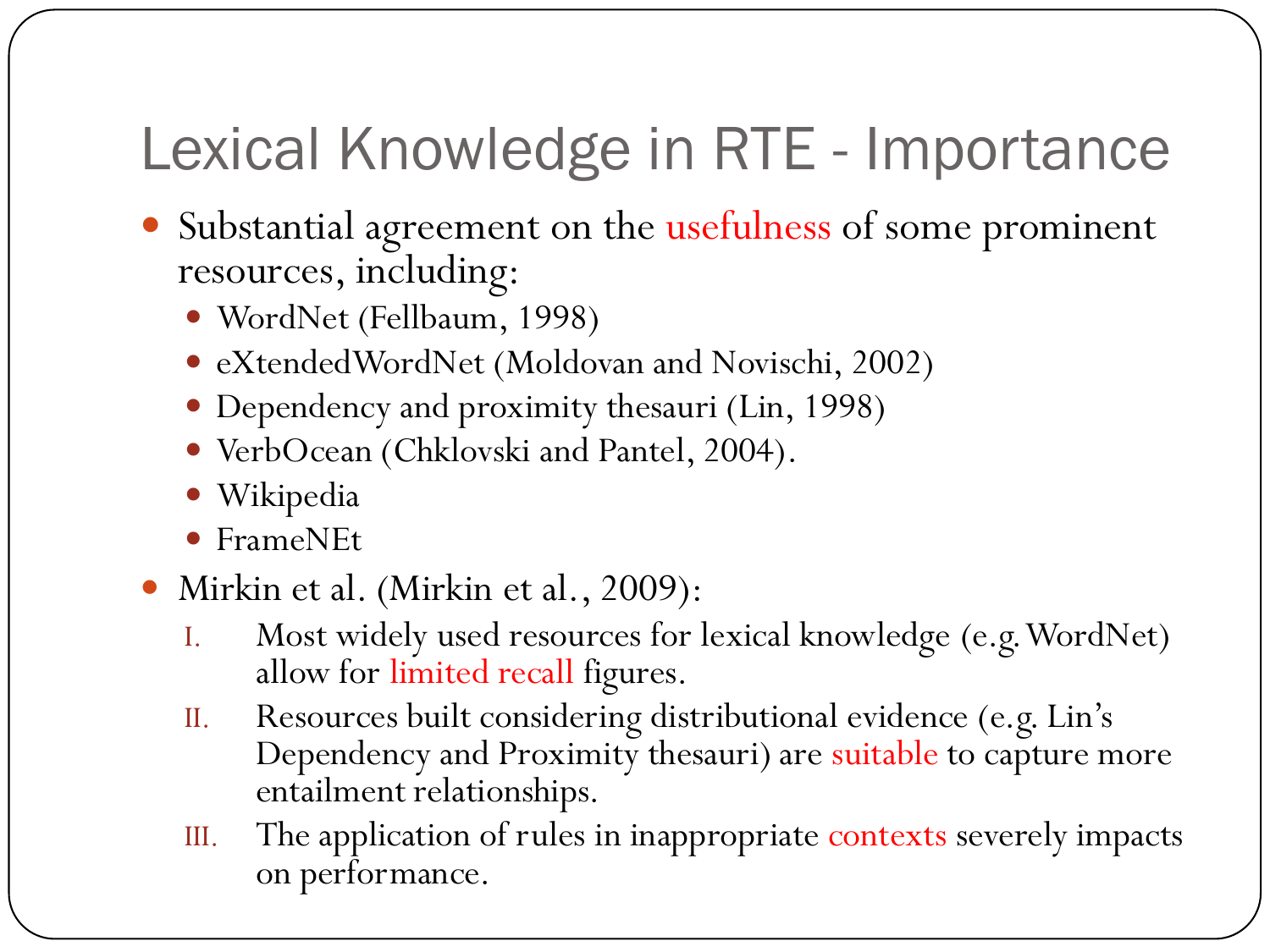#### Motivating Examples

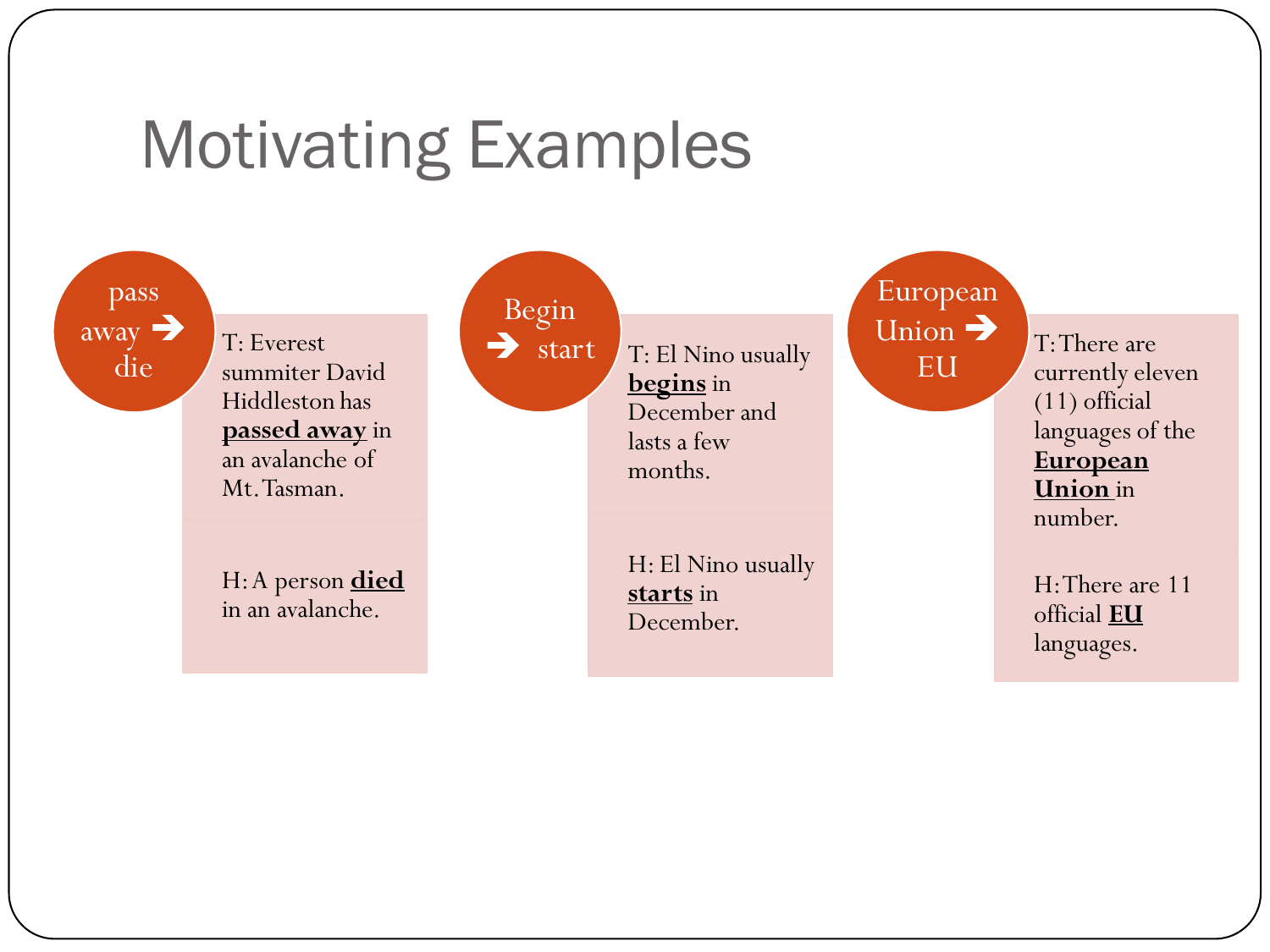# Lexical Entailment Rules

(Kouylekov and Magnini, 2006)

- Creation of repositories of lexical entailment rules.
- $\bullet\,$  Each rule has a left hand side  $(\rm W_T)$  and a right hand side  $(\rm W_H).$
- $\bullet\,$  Associated to a probability: Pr  $(\rm W_T\, \Longrightarrow W_H)$ 
	- $\bullet$  Eg. : [phobia  $\rightarrow$  disorder]
		- T:Agoraphobia means fear of open spaces and is one of the most common **phobias**.
		- H:Agoraphobia is a widespread **disorder**.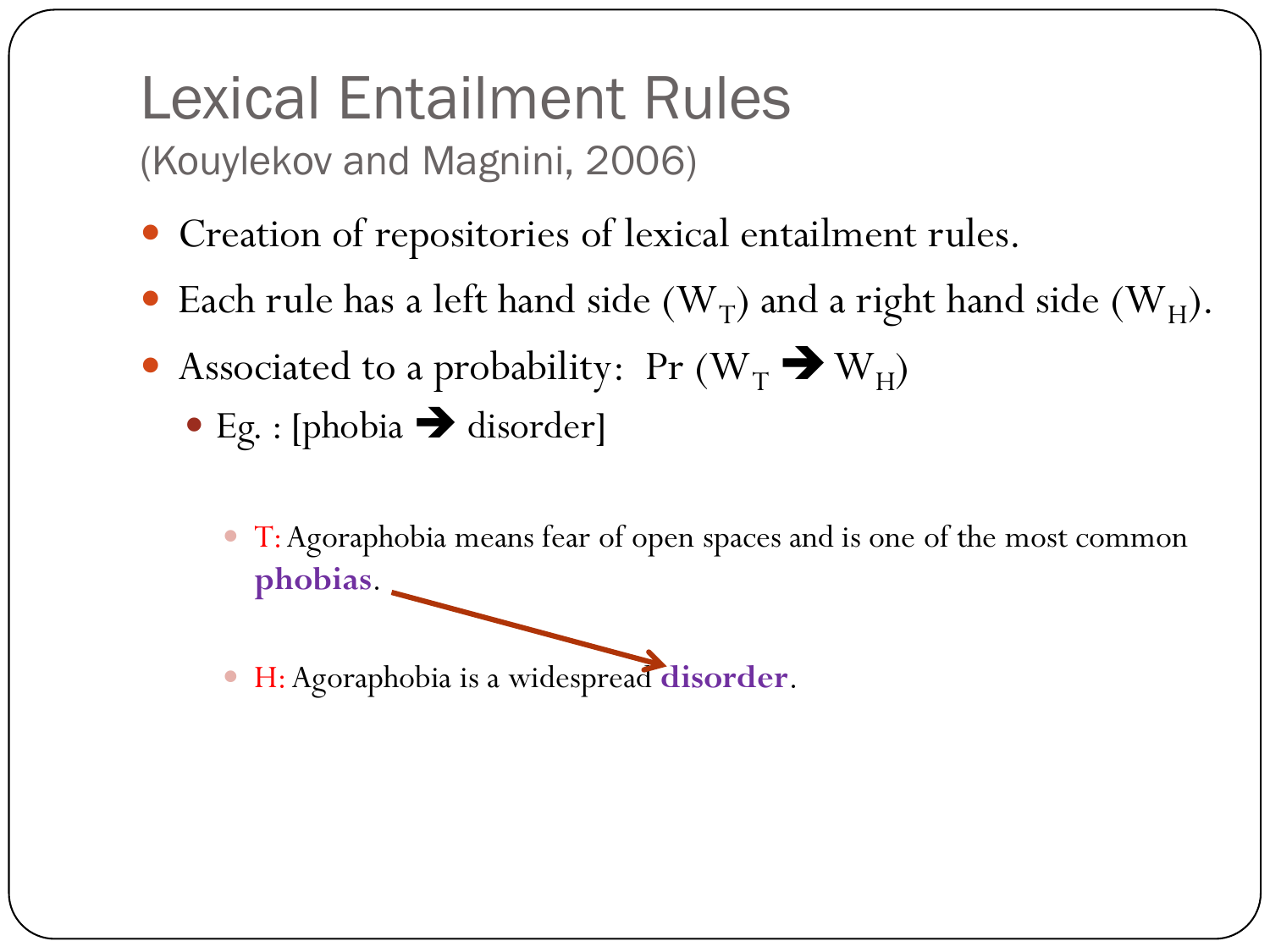#### Rule Extraction - I

- WordNet rules: given a word  $w_1$  in T, a new rule  $[w_1 \rightarrow w_2]$ is created for each word  $\mathbf{w}_2$  in H that is a synonym or an hypernym of  $w_1$ .
- VerbOcean rules: given a verb  $v_1$  in T, a new rule  $[v_1 \rightarrow v_2]$  is created for each verb  $v_2$  in H that is connected to  $v_1$  by the [stronger-than] relation (i.e. when  $\left[v_1\right.$  stronger-than  $v_2\right]$  ).
- **Lin Dependency/Proximity** Similarity rules are collected from the dependency and proximity based similarities described in (Lin, 1998).
	- Empirically estimate a relatedness threshold over training data to filter out all the pairs of terms featuring low similarity.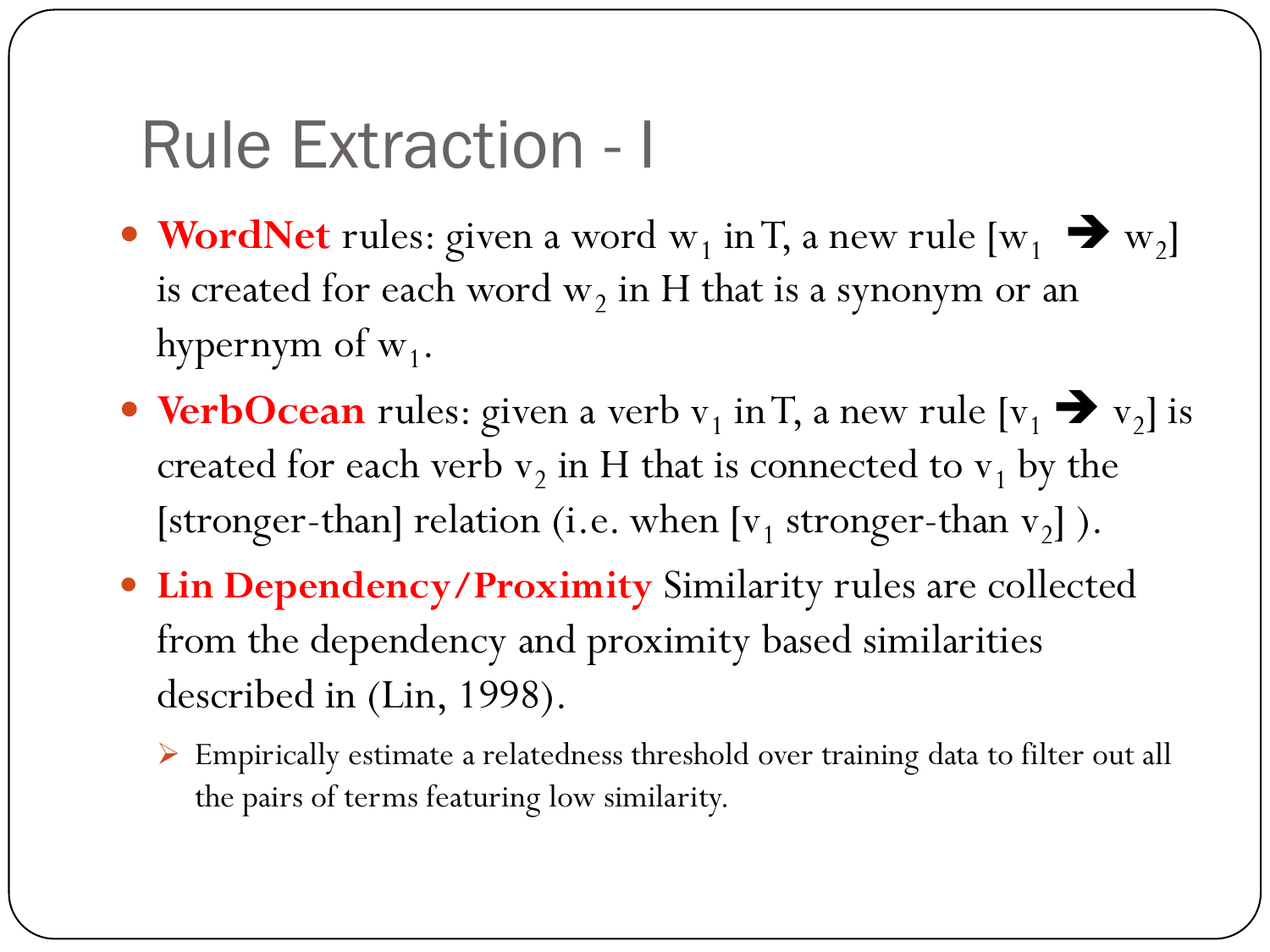# Rule Extraction – Mining Wikipedia

- Advantage:
	- Coverage: more than 3.000.000 articles with updated NE.
	- Context sensitivity: allows to consider the context in which rule elements tend to appear.
- Approach: Latent Semantic Analysis ([LSA](#page-22-0)) score over Wikipedia between all possible word pairs that appear in the T-H pairs of an RTE dataset.
	- jLSI (java Latent Semantic Indexing)<sup>1</sup>
	- 200,000 most visited Wikipedia articles.
	- Empirically estimate a relatedness threshold over training data to filter out all the pairs of terms featuring low similarity.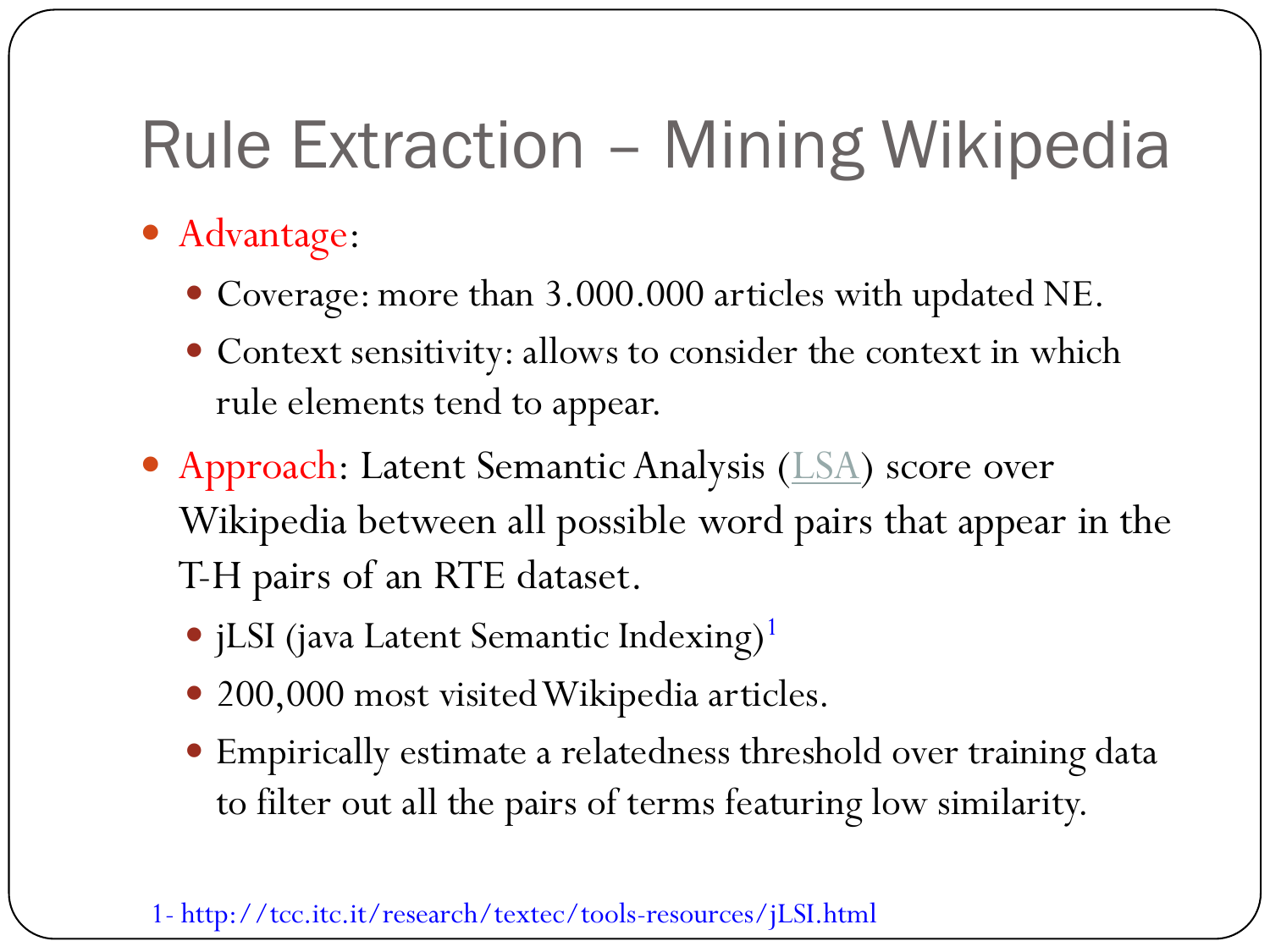#### Experiments - I

#### • EDITS (Edit Distance Textual Entailment Suite)<sup>2</sup>



2- Kouylekov, Negri : An Open-source Package for Recognizing Textual Entailment. ACL 2010 Demo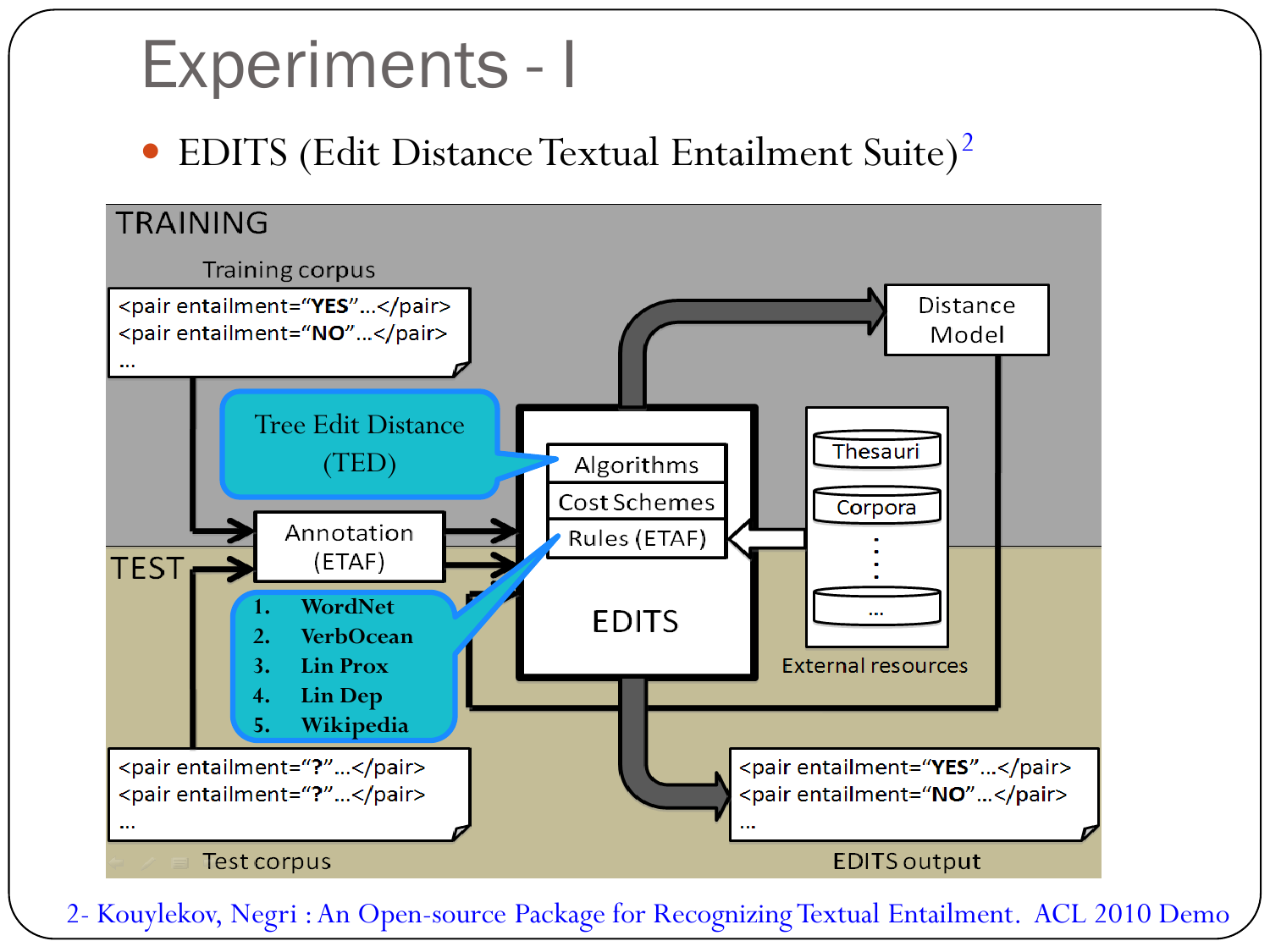- T: *Yahoo took over search company Overture Services Inc last year*
- H*: Yahoo bought Overture*



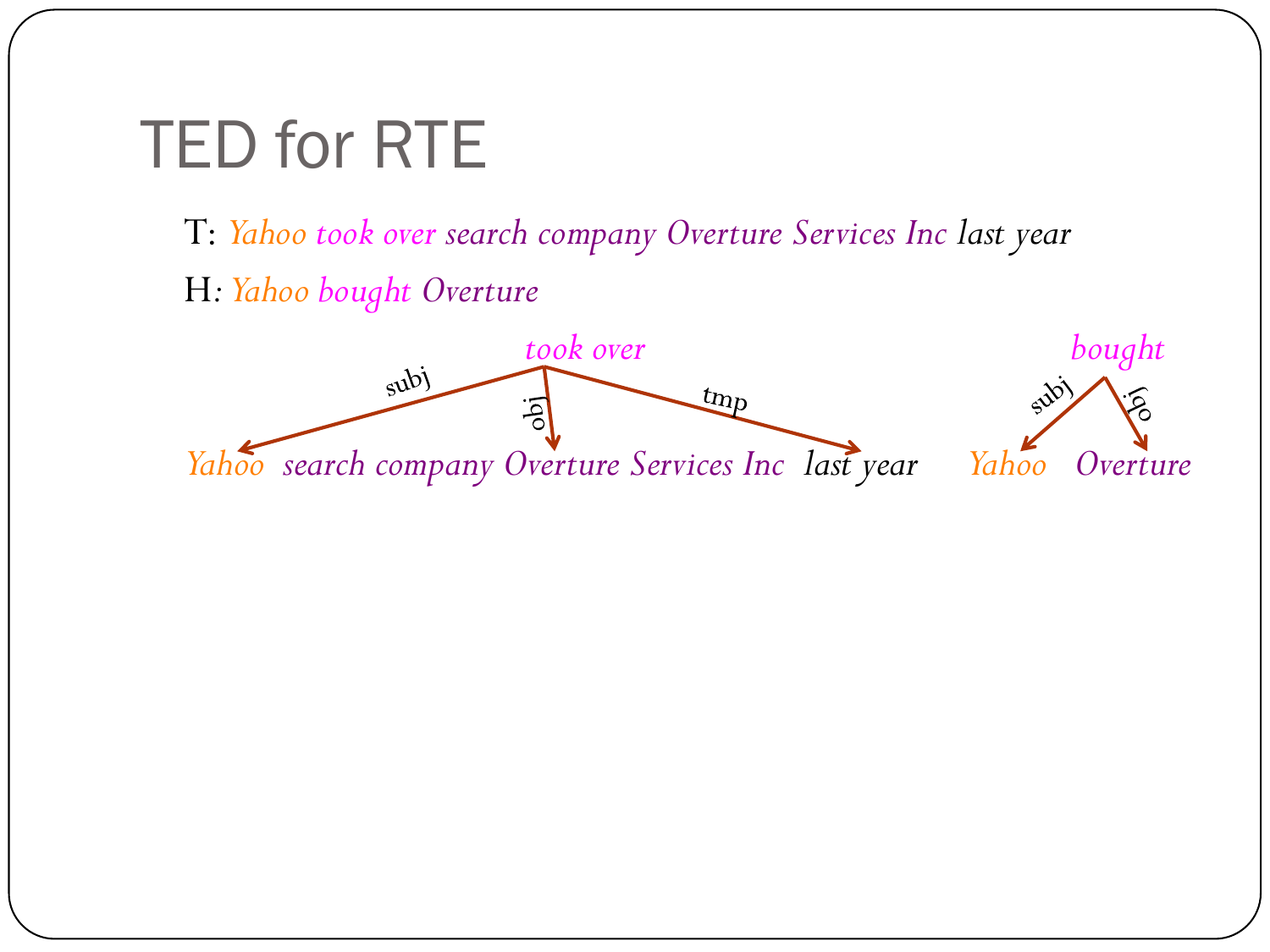T: *Yahoo took over search company Overture Services Inc last year*

H*: Yahoo bought Overture*

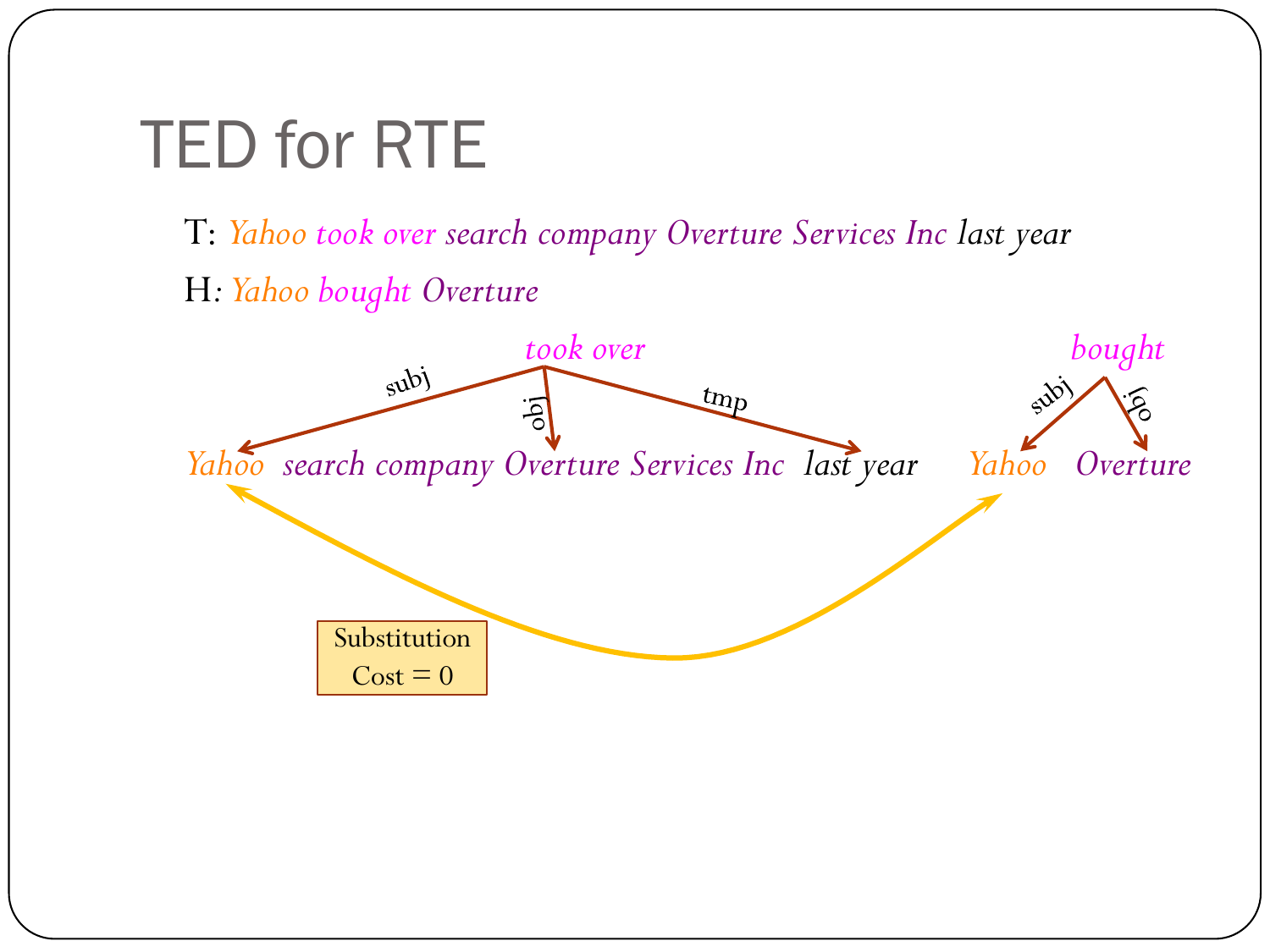T: *Yahoo took over search company Overture Services Inc last year*

H*: Yahoo bought Overture*

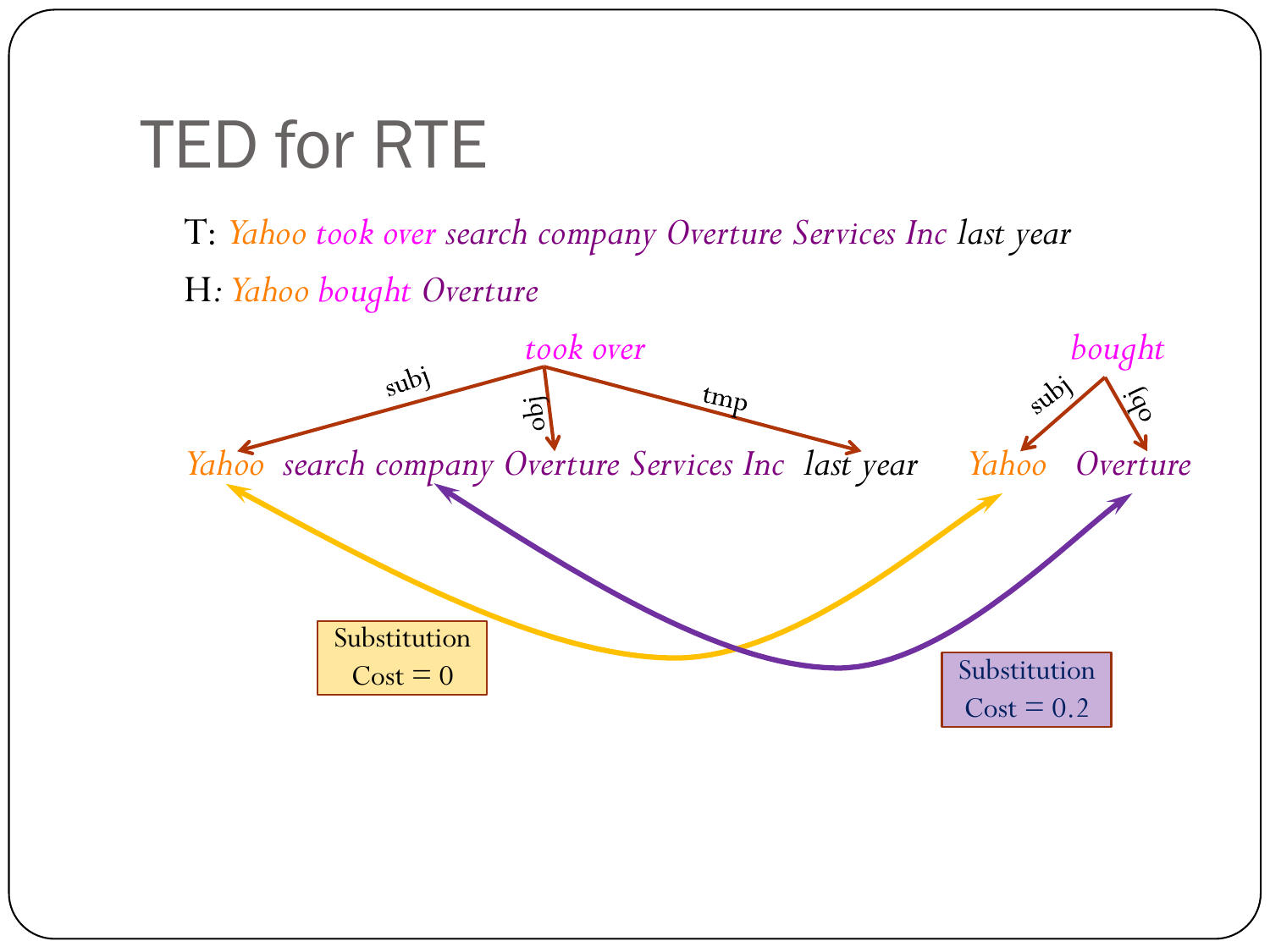T: *Yahoo took over search company Overture Services Inc last year*

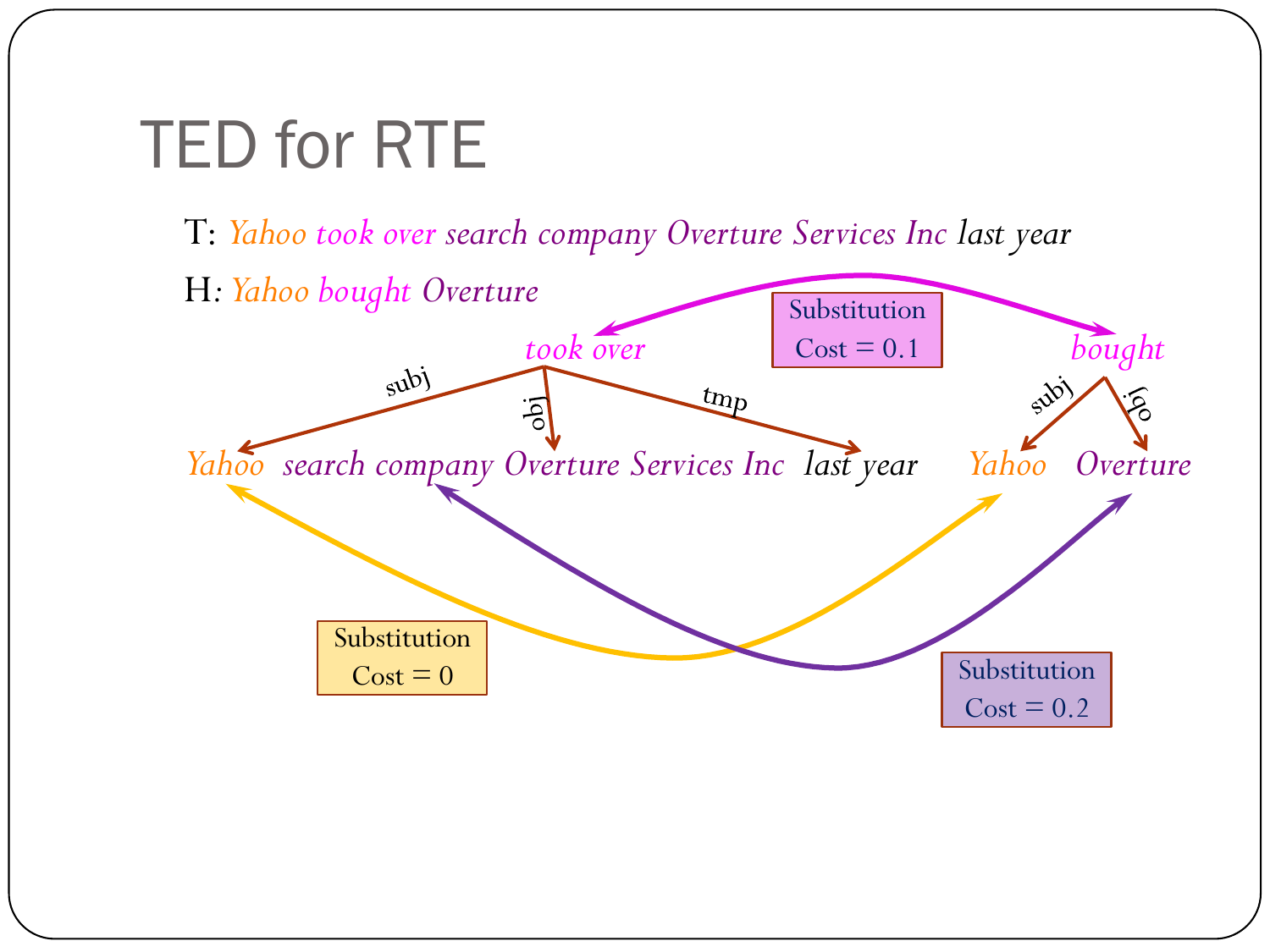T: *Yahoo took over search company Overture Services Inc last year*

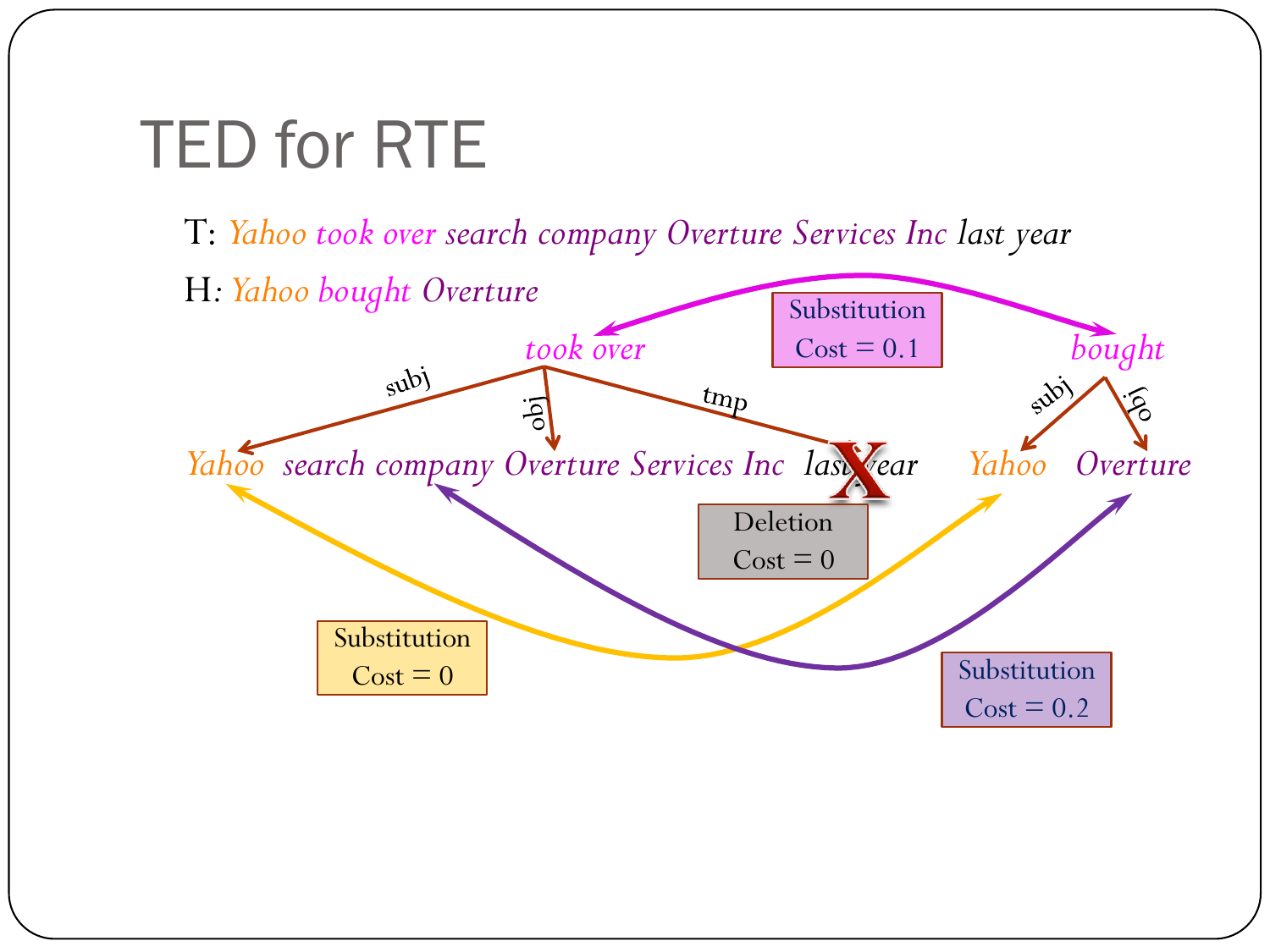T: *Yahoo took over search company Overture Services Inc last year*

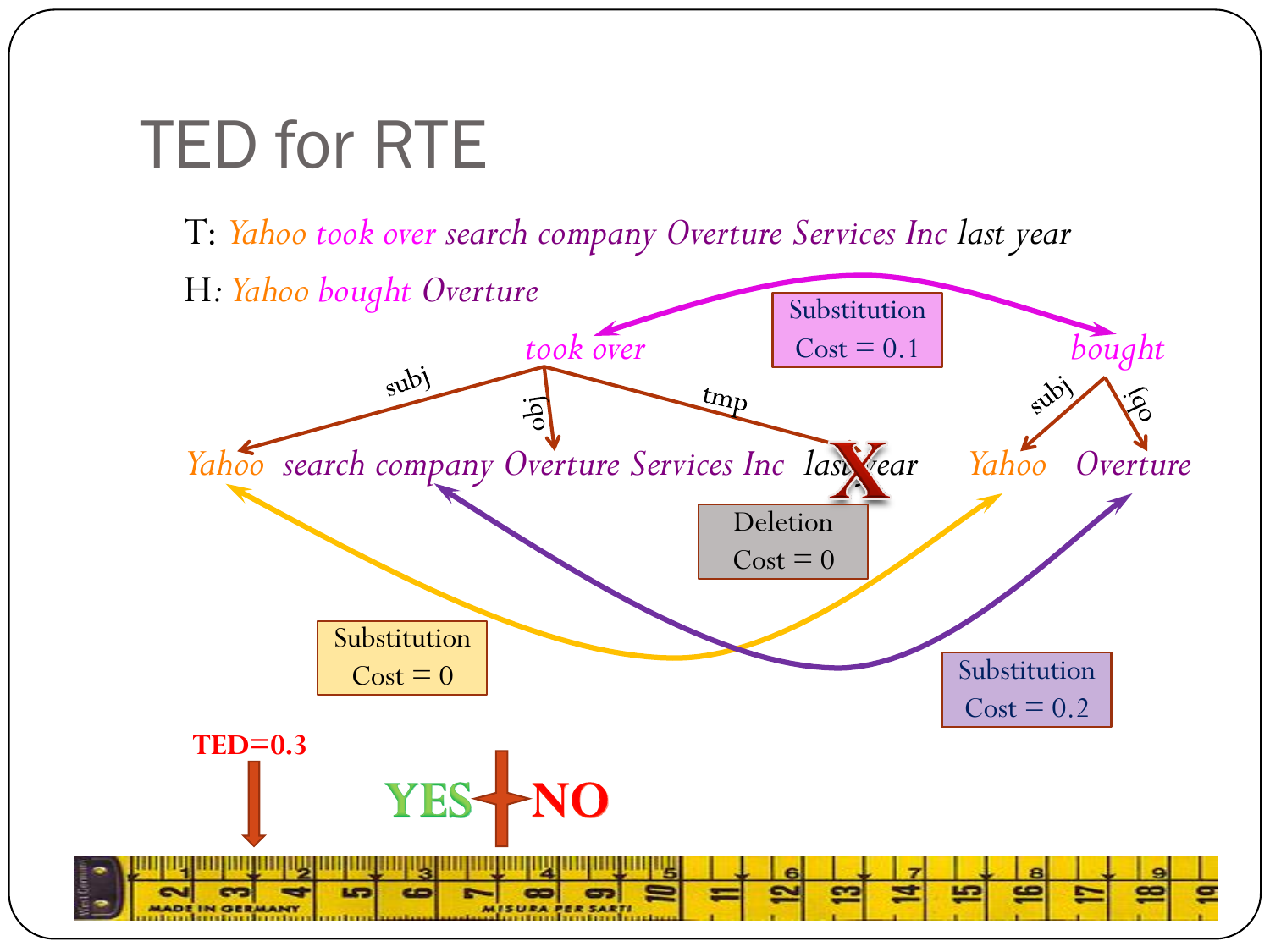#### **Experiments**

- Dataset: RTE5 (the most recent RTE data)
- Rule repositories
	- 1. WIKI: Original 199217 rules extracted, 58278 retained
	- 2. WN: 1106 rules
	- 3. VO: 192 rules
	- 4. DEP: 5432 rules extracted from Lin's dependency thesaurus, 2468 rules retained
	- 5. PROX: 8029 rules extracted from Lin's proximity thesaurus, 236 retained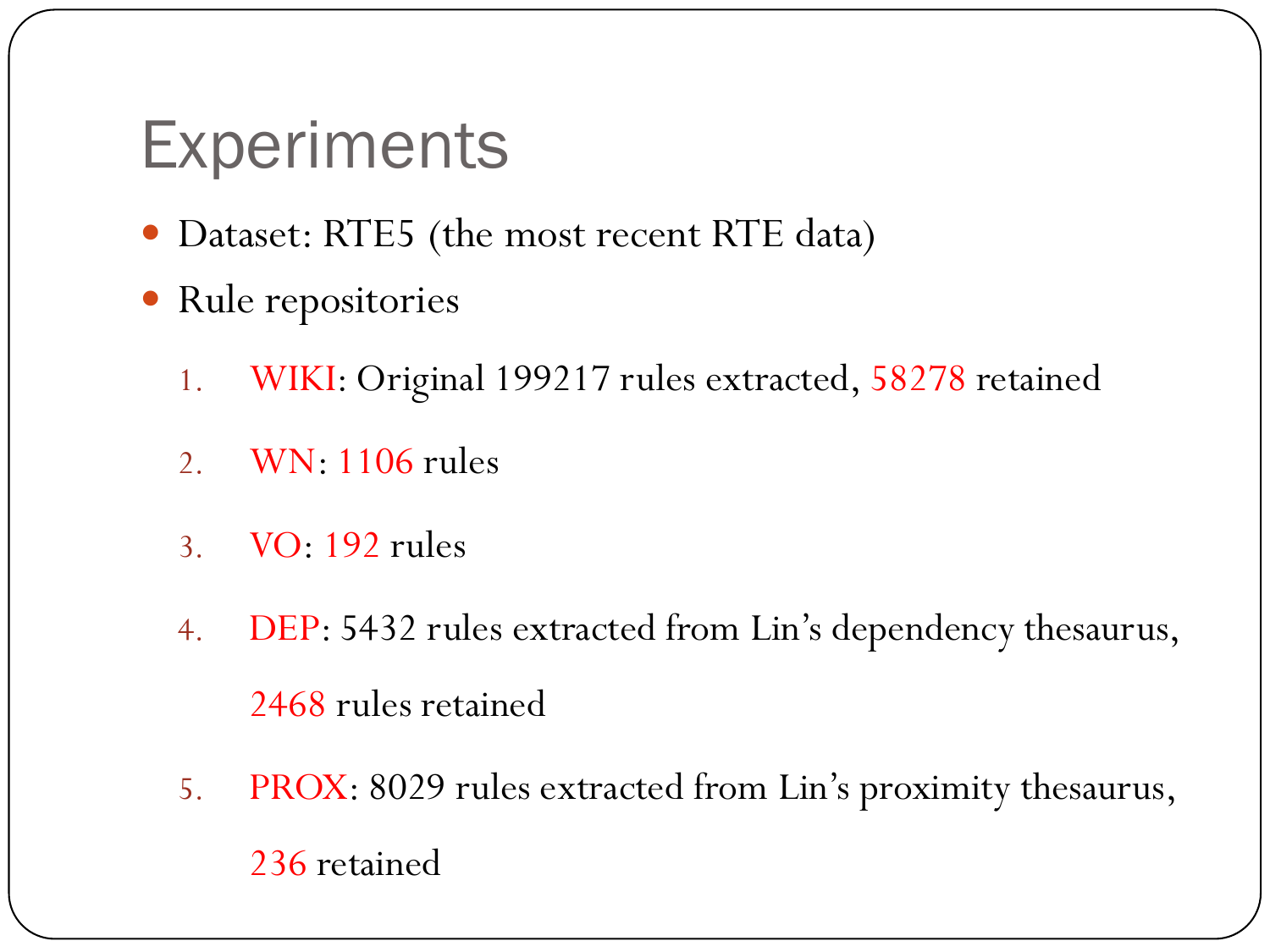#### Results

#### Baseline (No rules): Dev: 58.3 Test: 56

| RTE5 | <b>VO</b>  |             | WN         |             | <b>PROX</b> |             | <b>DEP</b> |             | <b>WIKI</b> |             |
|------|------------|-------------|------------|-------------|-------------|-------------|------------|-------------|-------------|-------------|
|      | <b>DEV</b> | <b>TEST</b> | <b>DEV</b> | <b>TEST</b> | <b>DEV</b>  | <b>TEST</b> | <b>DEV</b> | <b>TEST</b> | <b>DEV</b>  | <b>TEST</b> |
| Acc. | 61.8       | 58.8        | 61.8       | 58.6        | 61.8        | 58.8        | 62         | 57.3        | 62.6        | 60.3        |

 $+ 0.5 - 1\% + 1.5 - 2\%$ 

- Performance improvement Example of Wiki rules:
	- Apple Macintosh
	- $\triangleright$ Iranian  $\rightarrow$  IRIB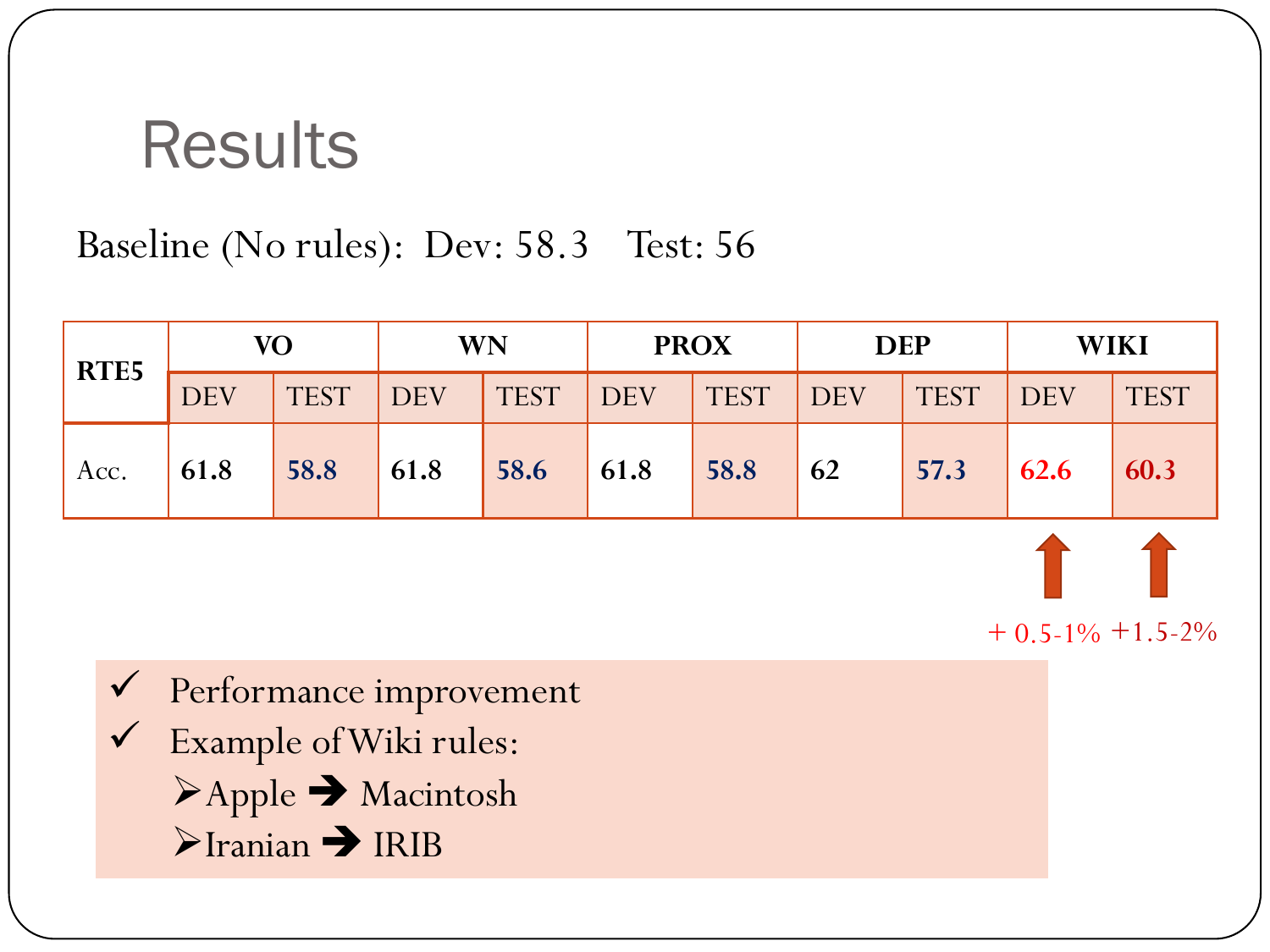# Coverage Analysis

- Increasing the coverage using a context sensitive approach in rule extraction, may result in a better performance in the RTE task.
- Count the number of pairs in the RTE-5 data which contain rules present in the WordNet, VerbOcean, Lin Dependency/Proximity, and Wikipedia repositories.

| <b>Rules</b>              | VO        |          | WN        |          | <b>PROX</b> |          | <b>DEP</b> |          | <b>WIKI</b> |          |
|---------------------------|-----------|----------|-----------|----------|-------------|----------|------------|----------|-------------|----------|
|                           | Extracted | Retained | Extracted | Retained | Extracted   | Retained | Extracted  | Retained | Extracted   | Retained |
| Coverage<br>$\frac{0}{0}$ | 0.08      | 0.08     | 0.4       | 0.4      | ◡           | 0.09     |            |          | 83          |          |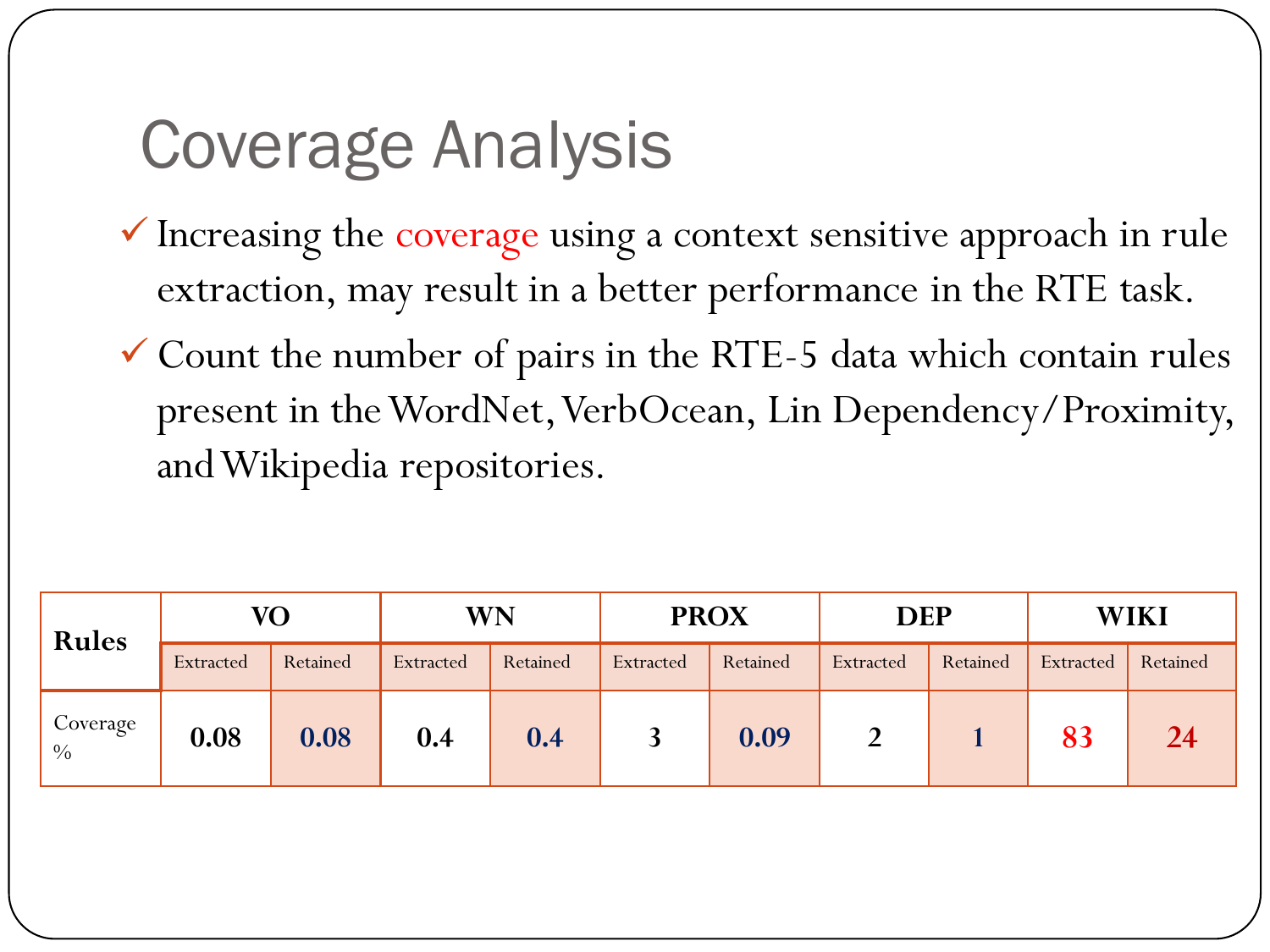### **Conclusion**

- Experiments with lexical entailment rules from Wikipedia.
- Aim to maximizing two key features: Coverage: the proportion of rules successfully applied  $\checkmark$  Context sensitivity: the proportion of rules applied in appropriate contexts
- $\bullet$  Improvement on RTE5 dataset using Wikipedia rules.
- Very high coverage in comparison with other resources.
- Noise (low accuracy) is not always harmful.
- Flexible approach for extracting entailment rules regardless of language dependency.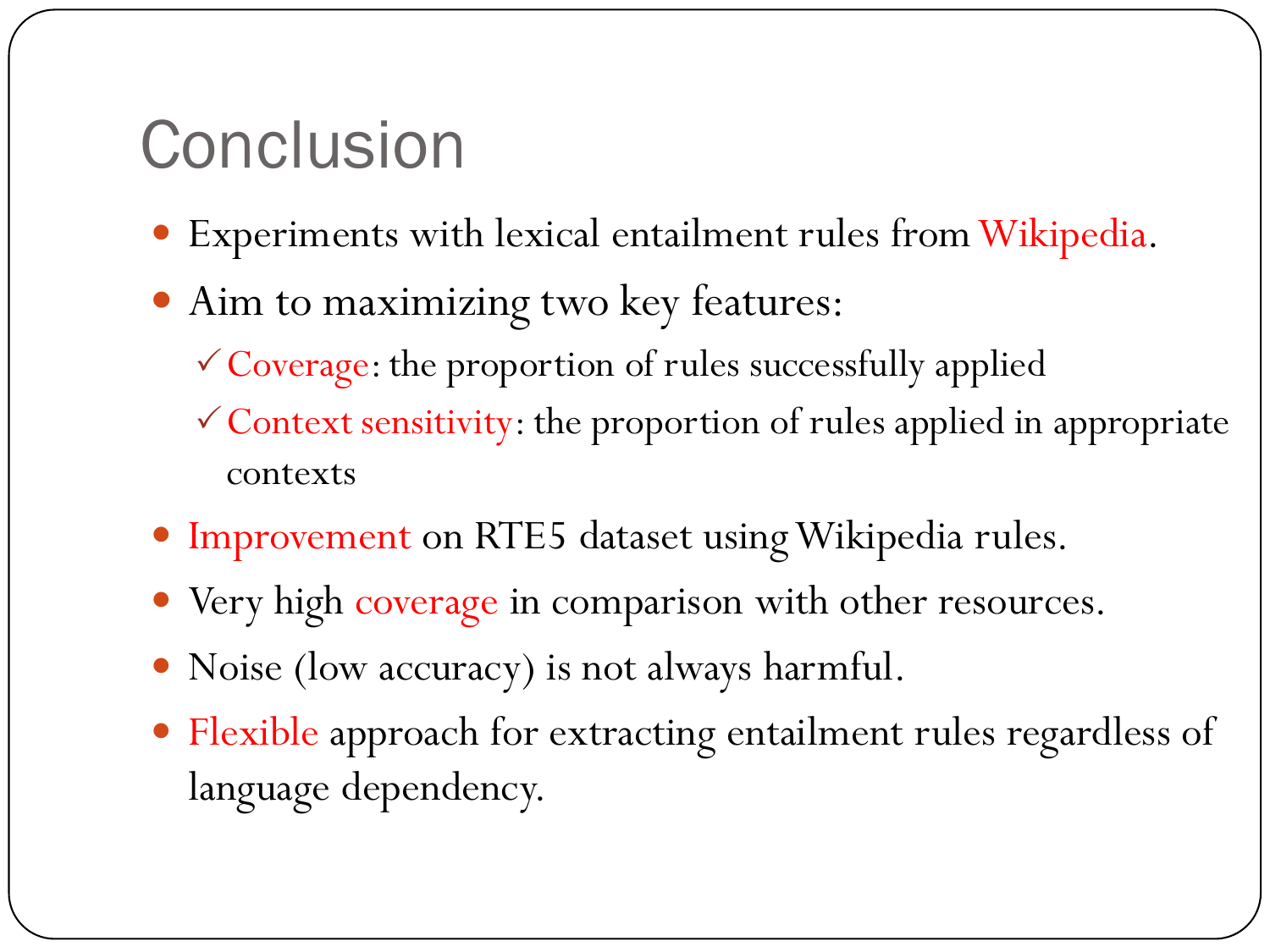# Challenges and Remarks

- Performance increase is lower than expected.
	- The difficulty of exploiting lexical information in TED algorithm.
	- Valid and reliable rules that could be potentially applied to reduce the distance between T and H are often ignored because of the syntactic constraints imposed.
	- Some rules were applied to the negative examples.
- Future work:
	- Definition of more flexible algorithms.
		- Capable of exploiting the full potential offered by Wikipedia rules.
	- Development of other methods for extracting entailment rules from Wikipedia.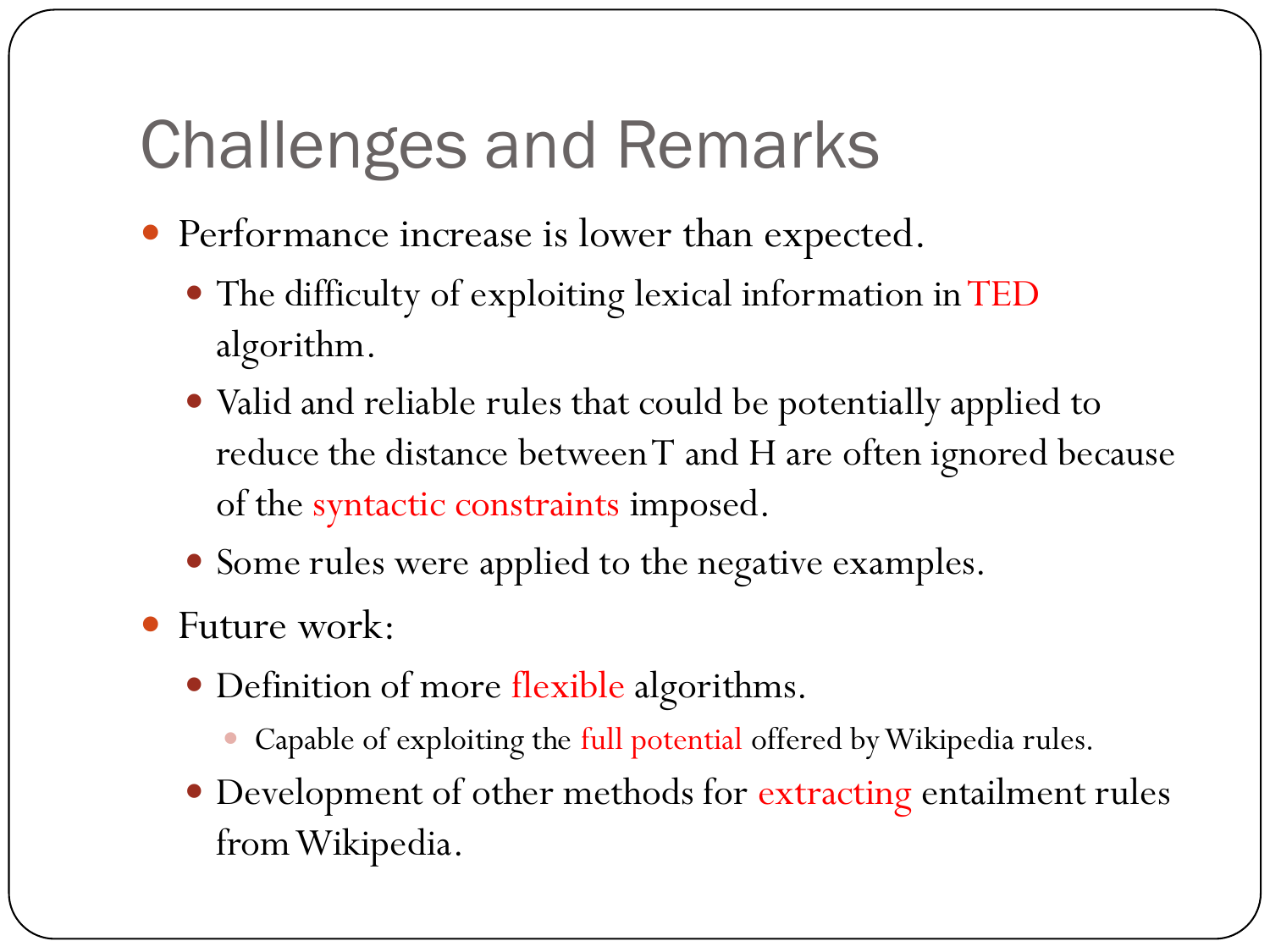